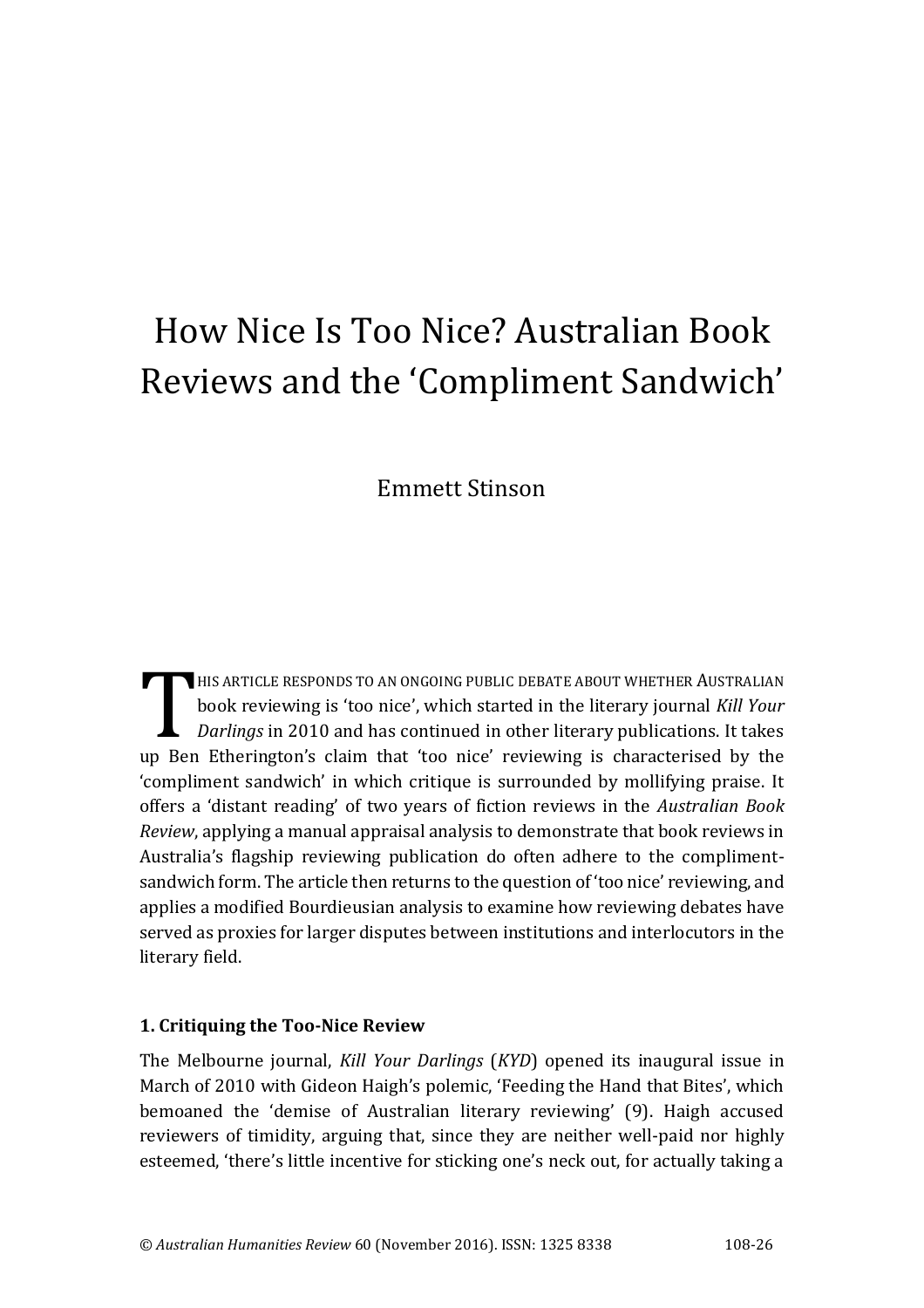position, for arguing that a book is bad, or sloppy, or stupid' (10). For Haigh, negative criticism is counterproductive, since 'the author might be reviewing us one day… [i]n which case, it may, of course, be payback time' (10). He argues reviewers avoid critical judgment, preferring to 'summarise the contents, recapitulate the blurb, describe the author's reputation, or examine the author's politics' (10).

Book reviewing seems an unlikely flashpoint for controversy, but Haigh's essay served as a proxy for larger literary debates. When he argues that book reviews 'have become hodgepodges of conventional wisdom and middlebrow advertorial' (9), he rehashes old antipathies between highbrow and middlebrow. He raises concerns about how economics impinge on notions of literary value (however such a term might be construed), when he bemoans the 'the lacklustre infomerciality of so much Australian reviewing' that gushes 'over the latest vogue' (11). He laments Australian literary culture's insularity by claiming reviewing practices support 'vested interests in Australia's small, snobbish, fashionconscious, self-celebrating literary scene' (11). Craven book reviews become symptoms of an unhealthy literary culture. Haigh's refraining from naming specific reviewers further created anxiety among critics who wondered if they were the essay's secret target (although this failure to name names—common in critical pieces on book reviewing—may itself be a symptom of a 'too nice' literary culture).

*KYD* published Haigh's essay to generate controversy and establish the journal as a locus of edgy and important literary conversations. Haigh was an inspired choice for generating media buzz: he had access to wider media networks from his popular sports writing but still possessed a highbrow appeal among literary insiders; in this sense, he crossed the domains of popular and high culture that Pierre Bourdieu describes as the key opposition within the literary field (Bourdieu 53). When Haigh read the essay at *KYD's* launch on March 10, 2010, it was already familiar to much of the audience, who had heard it discussed across a range of media. *The Sydney Morning Herald* ran a short piece about Haigh's essay on February 20, and Haigh appeared on ABC Radio on February 22. *KYD* made an excerpt available online on February 24th and published a response to Haigh by Martin Shaw (then the books division manager of Readings Books Music & Film) on their website the following day. Stephen Romei published another response in *The Australian* on March 2. This was the intention, since this controversy promoted the journal; *KYD* followed up by holding a panel discussion on reviewing with Haigh, Jo Case, and Anthony Morris at Readings on March 17.

Haigh's essay, though tied to the marketing strategies of a new literary journal, also instigated an ongoing debate about Australian literary reviewing. In August of 2011, Louise Pine revisited Haigh's concerns in the *Overland* essay 'To Review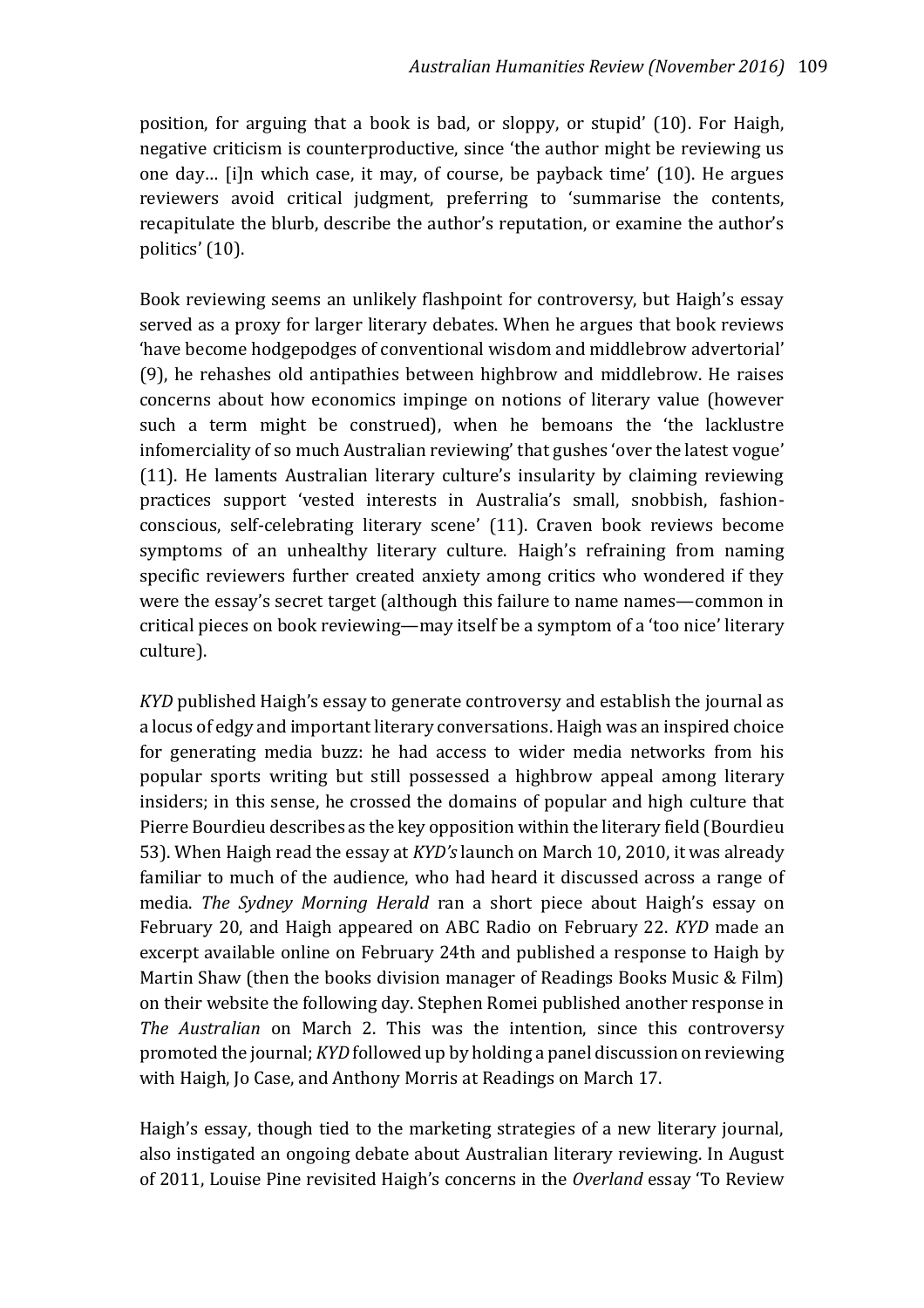j

or Not to Review', and Melbourne writer Mel Campbell responded in a *Crikey* essay the next day, arguing that 'hatchet job' reviews constitute 'a lazy form of reviewing' ('Hugging with Knives' 2011). Concerns about too-nice reviews then received their most detailed articulation in Ben Etherington's 2013 essay 'The Brain Feign', which critically describes Haigh's essay as 'glint[ing] with aphorisms' but too 'brief when it comes to articulating what is at stake'. Rather than lamenting generalities, Etherington examines the reception of Anna Funder's 2011 novel, *All That I Am,* in a case study of the book's reviews, which locates a 'structural' problem within an insular Australian contemporary literary field<sup>1</sup>, caught between 'print's decline and the self-promotion attending so much activity online' (2013).

The context of Etherington's essay matters, because it was used, along with five others, to launch *The Sydney Review of Books* (*SRB*)*.* Like Haigh's article, Etherington's essay had been surreptitiously passed around literary insiders before publication (it was sent to me by the editor of a literary journal who had received it from a festival director), thereby introducing the journal to those in the field with significant stories of social and symbolic capital. The confrontational nature of Etherington's article—which strenuously criticised a much-lauded Australian novel—generated controversy, producing wider interest from readers beyond the field of cultural production. The irony of Etherington's piece (though one he is certainly aware of) is that it criticises the deleterious effects of social media on literary culture while leveraging those same forces to promote *SRB*. The key distinction here is that 'The Brain Feign' also served as the first installment of 'Critic Watch' an ongoing column meant to expose the self-serving reviewing practices Haigh identified.

Despite the appearance of Critic Watch, questions about the niceness of book reviewing have persisted, as evidenced by Kerryn Goldsworthy's 2013 'Everyone's a Critic' in the *Australian Book Review* and the 2015 Monash University conference, Critical Matters, which presented perspectives on book reviewing from academics and practitioners. But rather than tracking this debate, my interest is in substantiating whether or not book reviews are 'too nice'. Haigh does not produce any evidence to support his claims. Etherington's 'The Brain Feign' employs a case study of Anna Funder's *All That I Am*, a process he repeated

<sup>&</sup>lt;sup>1</sup> The nature of the Australian literary field remains contested. David Carter argues that the Australian literary field increasingly resembles 'media cultures', such as 'cinema, television and popular music' rather than Bourdieu's oppositional model of high and low cultures (Carter 141). Beth Driscoll claims that literary discourse is generated by a middlebrow circuit of production and reception that sits between the notions of avant-garde and popular fiction. I have argued that the Australian literary field comprises a set of producer-consumers who are both audience and participants (Stinson 36-7), a mode of cultural praxis Bourdieu identified with the avant-garde. At the moment, however, I am applying this term in Bourdieu's sense to refer to the 'space of literary or artistic position-takings' that comprises 'the structured set of the manifestations of social agents' in relation to writing and literary culture (Bourdieu 30).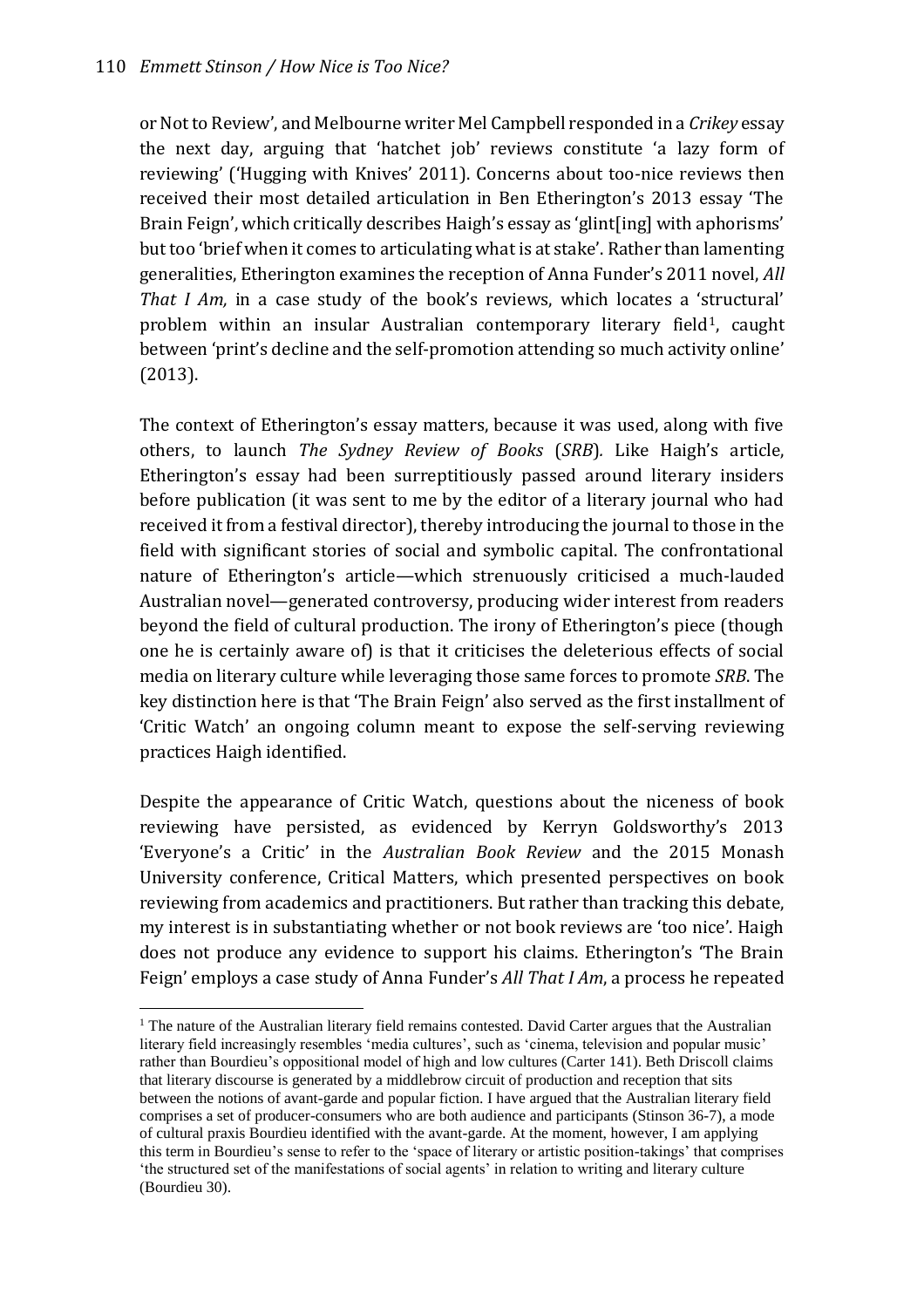in a 2013 examination of the reception of Hannah Kent's *Burial Rites* ('The Real Deal' 2013). But case studies—while they may be able to highlight or substantiate particular lapses of critical reception—work through a large-scale synecdoche, in which the specific instances stand in for a broader set of failings. But individual instances of critical failure are just that, and do not necessarily reflect wider practices.

Etherington implicitly acknowledges the limitations of exemplary case studies in 'The Poet Tasters', which examines the 247 reviews of Australian poetry that appeared in 2013. In this survey, Etherington notes reviewers' frequent use of the 'compliment sandwich', in which critical comments are bookended by vague affirmation according to a set formula:

- 1. Introduce the volume, the poet and their previous publications.
- 2. Describe the poet's overall aesthetic with reference to European and/or North American antecedents.

3. Quote approvingly from two or three choice poems with some technical commentary.

- 4. Express reservations about one or two poems.
- 5. Affirm, nevertheless, the worthiness of the volume as a whole.

For Etherington, the compliment sandwich is not just lazy, but 'inverts good critical practice'. In the compliment sandwich, criticisms are not 'patiently explained', so readers must take reviewers' claims on trust rather than on the strength of their analysis. This muted critique also 'weakens the praise' in a review, because such praise is the *default* rather than having 'been won from a determinedly critical disposition' ('The Poet Tasters').

Etherington states that the 'obvious and probably accurate conclusion' is that compliment-sandwich reviews are mostly written by writers afraid of making enemies in a small literary scene. But Etherington's essay expands the critique of too-nice reviewing in two important ways. Instead of using illustrative examples, it analyses aggregated cultural practices of reviewing. Secondly, in identifying the compliment sandwich, Etherington suggests that too-nice reviewing is not simply dispositional, but also *formal.* The compliment sandwich thus constitutes a formal criterion for assessing reviewing—and this is what I have set out to do in a provisional mode by applying a modified form of appraisal theory to a small sample of literary reviews from *The Australian Book Review* to see whether or not they are compliment sandwiches; this pilot study—which applies a novel methodology to a limited sample—gestures toward ways in which aggregate literary practices might be analysed. I will then re-examine the results of my analysis through a Bourdieusian frame, arguing that disputes over 'niceness' reflect key distinctions between agents in the Australian literary field, and thus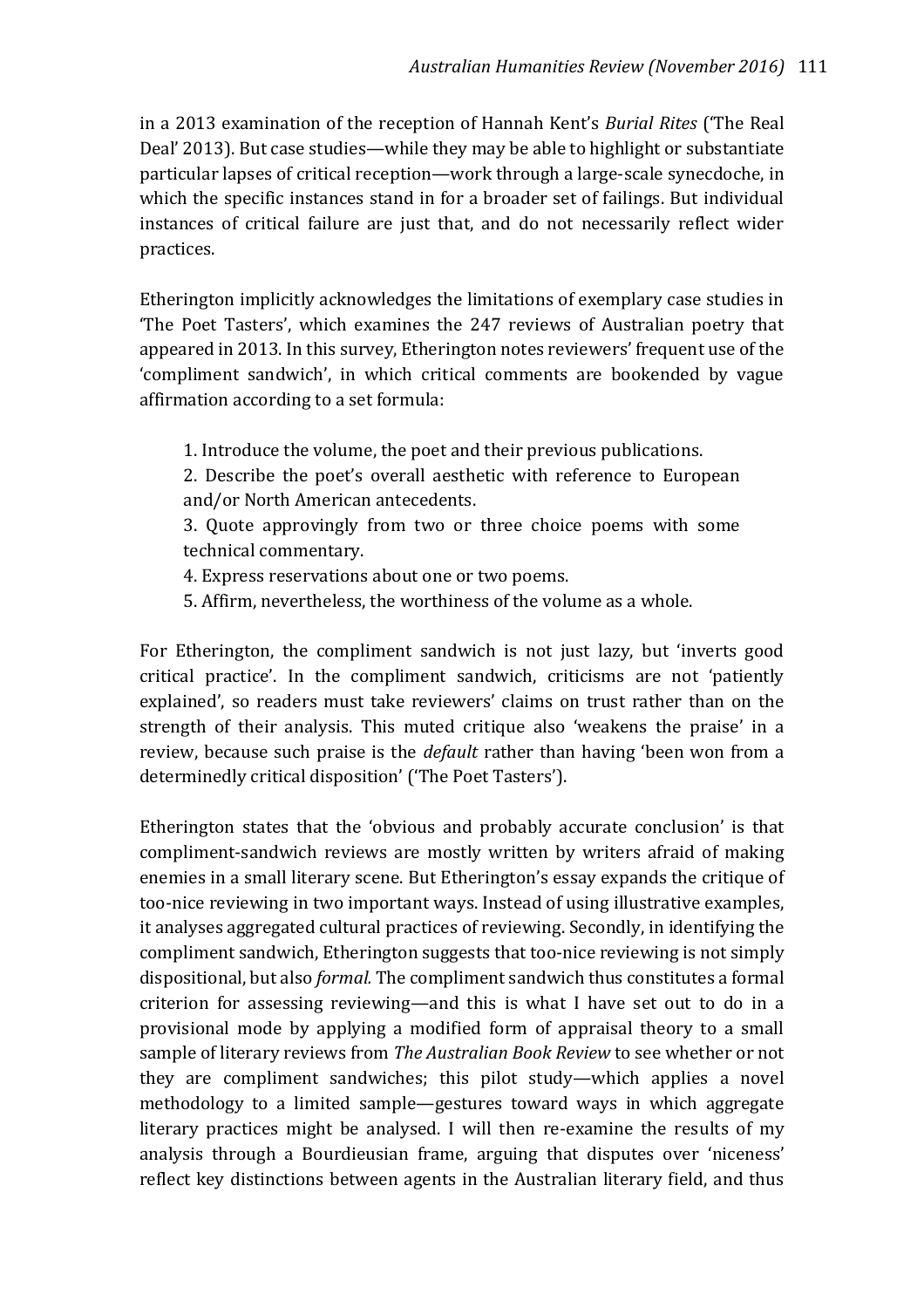are of broader significance for understanding contemporary Australian literary culture.

## **2. Measuring the Compliment Sandwich**

I surveyed two years of issues of *Australian Book Review* (*ABR*), from September 2013 through August 2015, examining reviews of fiction to see if they matched the formal characteristics of the compliment sandwich. This produced a relative small sample of 78 reviews, which I then analysed for polarity (a linguistic term referring to the orientation of an opinion as positive, negative or neutral) to see whether or not they conformed to the 'compliment sandwich'. This admittedly small and non-random sample would not meet the evidentiary criteria of formal statistics, and I am not claiming that it meets this burden. Given both the novelty of the method I have applied and the time-intensive nature of manual appraisal analysis (which, as I will demonstrate, requires careful, close reading), I worked with a smaller sample to ensure precision, rather than a broader sample that might include significant errors. As a result of this limited sample, however, my results are neither indicative of other reviewing outlets in Australia, nor, necessarily, of *ABR* reviews outside of this designated time period. Nonetheless, I do think these results are a way of partially substantiating Etherington's claims, and also represent another (and, within the field of literary studies, original) mode of distant reading for analysing aggregates of cultural praxis.

I decided to examine *ABR* (founded in 1961)*,* because it is the longest-running publication devoted to Australian book reviews, although it has had competitors like *SRB*, as well as the now-defunct *Australian Literary Review* (2006-11) and *Australian Review of Books* (1996-2001), both of which ran as inserts in News Corp's *The Australian* newspaper. While *ABR* is the standard-bearer of Australian book reviewing, it often publishes emerging critics, who might produce more formulaic reviewing than in the broadsheets, which employ established reviewers.

A few caveats need to be addressed about the reviews I sampled. I did not consider *all* reviews in the *ABR* from this period, but restricted my analysis to reviews of fiction. I did this because I wanted to be sure my analysis was not affected by the logics of different cultural subfields (such as when Etherington argues that poetry reviews are affected by the closely-knit nature of the poetry community). Moreover, debates about 'niceness' in book reviews have mostly been about fiction reviewing—and *literary* fiction reviewing in particular. Popular fiction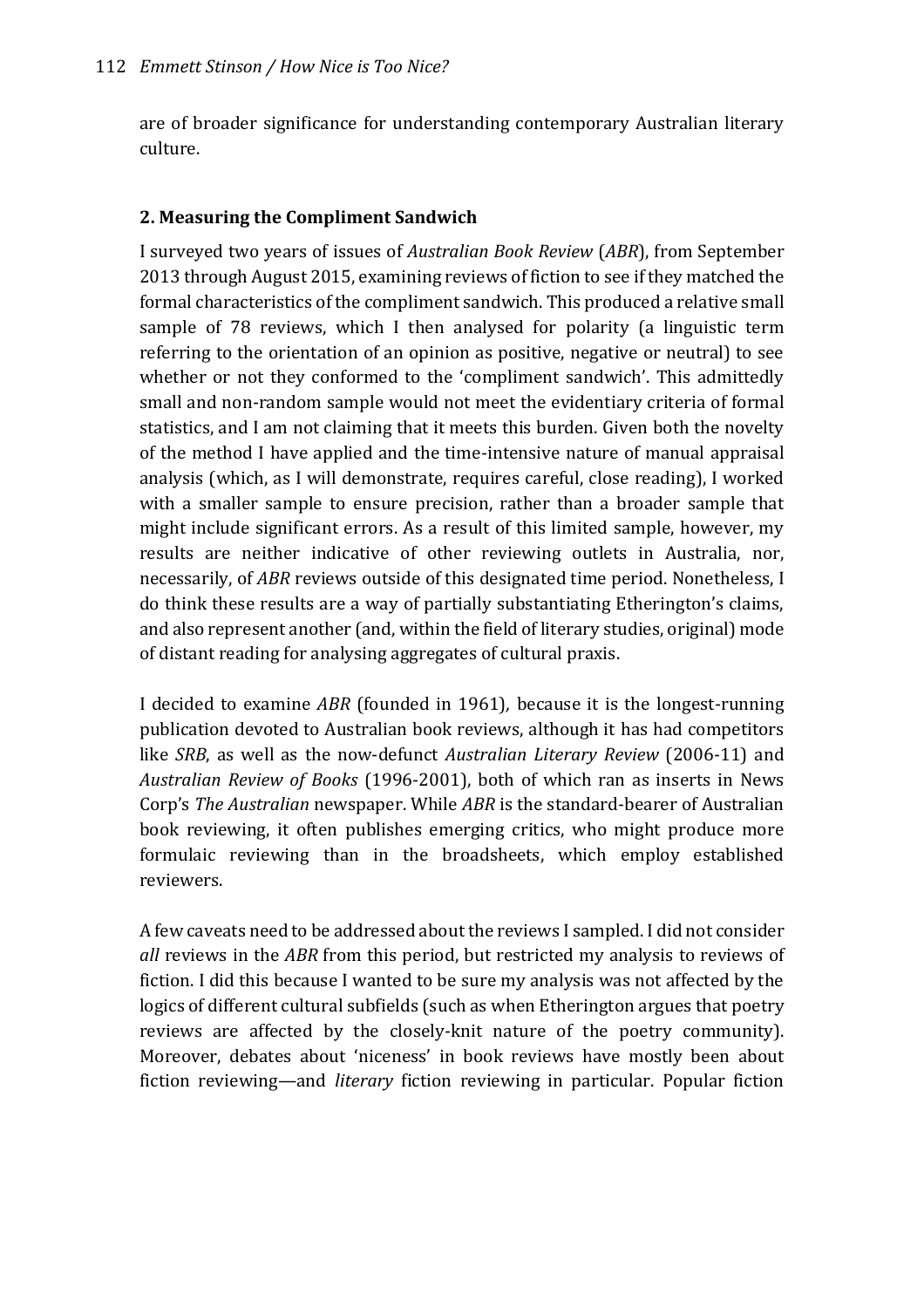reviews don't seem to have entered the debate—though I did not make distinctions between literary and popular works in this survey.<sup>2</sup>

I excluded non-fiction, because it can be considered valuable (by containing unusual information, for example) even if it's deemed faulty or wanting in aspects of style, language or structure. Fiction, on the other hand, is usually assessed in relation to its style, language, characterisation, and narrative, rather than content. Admittedly, this binary breaks down for some works; I excluded reviews of Robert Dessaix's *What Days Are For* (2014) and Martin Edmond's *Battarbee and Namatjira* (2014) because both are technically non-fiction, even though they share many stylistic qualities with fiction. Moreover, many fictional works do refer to important political or social events and issues, and thus encompass more than purely stylistic or formal concerns.

I also excluded reviews of overseas works and republished 'classics', since attacks on the 'niceness' of Australian reviewing typically claim the smallness of the local literary scene is what discourages robust criticism. I also did not analyse all 'capsule' reviews of fiction, which tend to be 300-500 words long; my method of analysis requires each review to have at least four paragraphs, so capsule reviews that were three paragraphs or less had to be excluded. The final sample comprised 56 feature reviews and 22 capsule reviews.

To determine whether or not these 78 *ABR* reviews were compliment sandwiches, I had to assess where negative and positive comments appeared within the reviews. Determining this orientation—known as 'polarity' within the field of sentiment analysis—presents intractable problems because it is inherently subjective. Analyses of polarity vary significantly between readers, and this variation has led to the rise of computational sentiment analysis or opinion mining, which makes use of software to determine polarity. Digital sentiment analysis, which examines responses from relatively short and simple texts (such as social media posts or customer-generated product reviews), can be useful for analysing certain kinds of cultural responses, as Beth Driscoll has recently demonstrated in her analysis of tweets about and survey responses to the Melbourne Writers Festival (Driscoll).

But Driscoll's method, which employs the program SentiStrength, cannot easily be applied to book reviews. SentiStrength analyses polarity based on the most positive or negative words in a passage, and longer texts therefore distort its

 $\overline{a}$ 

<sup>2</sup> Ken Gelder, in *Popular Fiction* (2004), has argued that popular fiction might be viewed as the 'opposite of Literature' (11). While it's worth noting the differences between these fields, I have not made distinctions between popular and literary works for the purposes of my survey. Indeed, many reviewed works seem to be popular fiction, but the *Australian Book Review* mostly reviews what appear to be literary titles.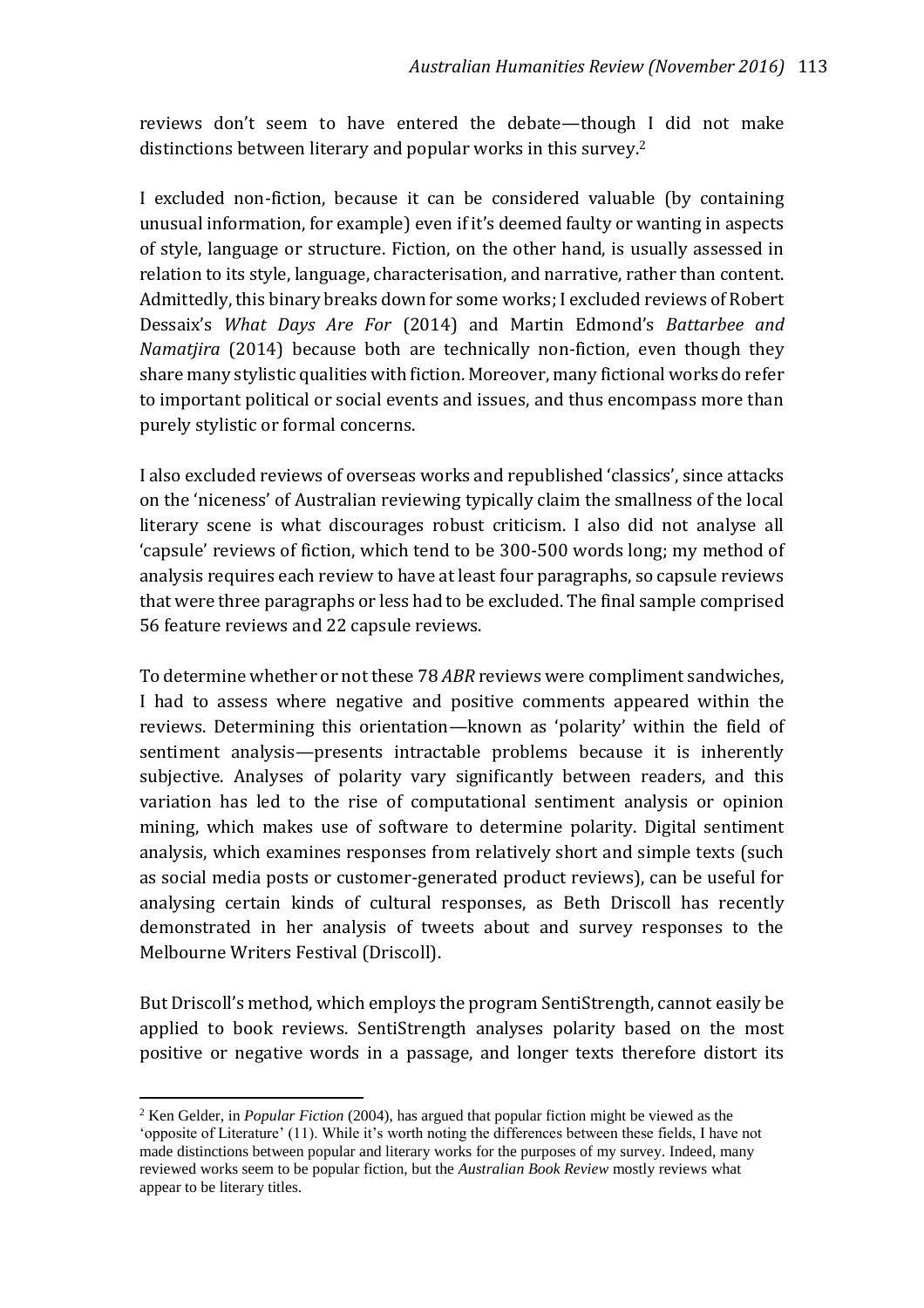#### 114 *Emmett Stinson / How Nice is Too Nice?*

results. SentiStrength functions by evaluating texts against an internal bank of words with pre-determined polarity scores; complex rhetorical works, such as book reviews, express polarity in ways that do not correspond to SentiStrength's word bank. Alison Broinowski's review of Dominique Wilson's *The Yellow Papers,*  includes the statement 'I cavil at half a dozen typos' (45). This is unambiguously negative, but SentiStrength does not recognise 'cavil' as such. In the same review, Broinowski notes the novel depicts 'racial prejudice' (45), but SentiStrength assesses this as negative. Computational sentiment analysis—at least the kind enabled by off-the-shelf software tools—does not yet present an adequate means for determining polarity of book reviews.

I have instead applied a 'manual' analysis of polarity, following a method partially derived from appraisal theory in corpus linguistics as articulated by Martin and White's *The Language of Evaluation: Appraisal in English* (2005). In Martin and White's taxonomy, book reviewers' evaluations constitute 'appreciation', which refers to 'evaluations of "things"' (56); 'judgment' applies to persons and actions that are oriented towards the social (52). For Martin and White, appreciation can be subdivided into three categories: '"reactions" to things (do they catch our attention; do they please us?), their "composition" (balance and complexity), and their "value" (how innovative, authentic, timely, etc.)' (56). There are valid objections to these categories: compositional notions of balance and complexity seem culturally specific value judgments in their own right. Nonetheless, Martin and White's typology reflects the insights common to book reviews and mirrors Haigh's claims that book reviews should be should be 'engaging' (10), examine what 'makes good books *good'* (11), and present context that 'deepens understanding and clarifies debate' (11).

Martin and White also usefully discuss the inherent subjectivity of manual appraisal analyses: such analyses are 'inevitably interested' and 'can never be the final word' (206), but, rather than being an unfortunate artifact of examining polarity, this is its natural result. Appraisal is subjective by nature, and can only be grasped *subjectively*. Nonetheless, attempting to gain more objective purchase on appraisal through analytical methods brings to light trends that otherwise might be obscured. This point recalls John Frow's argument about sociological readings of texts, which are never objective, but provide an essential vantage point that undermines 'the apparent coherence of the literary' by revealing its embedment within determining and contingent social and cultural structures (Frow 242).

Martin and White's appraisal theory establishes some guidelines for analysing polarity, but manual methods for marking appraisal are still in flux. This is due to the novelty of appraisal theory, and the fact that much work in the field has focused on digital sentiment analysis. My method applies aspects of appraisal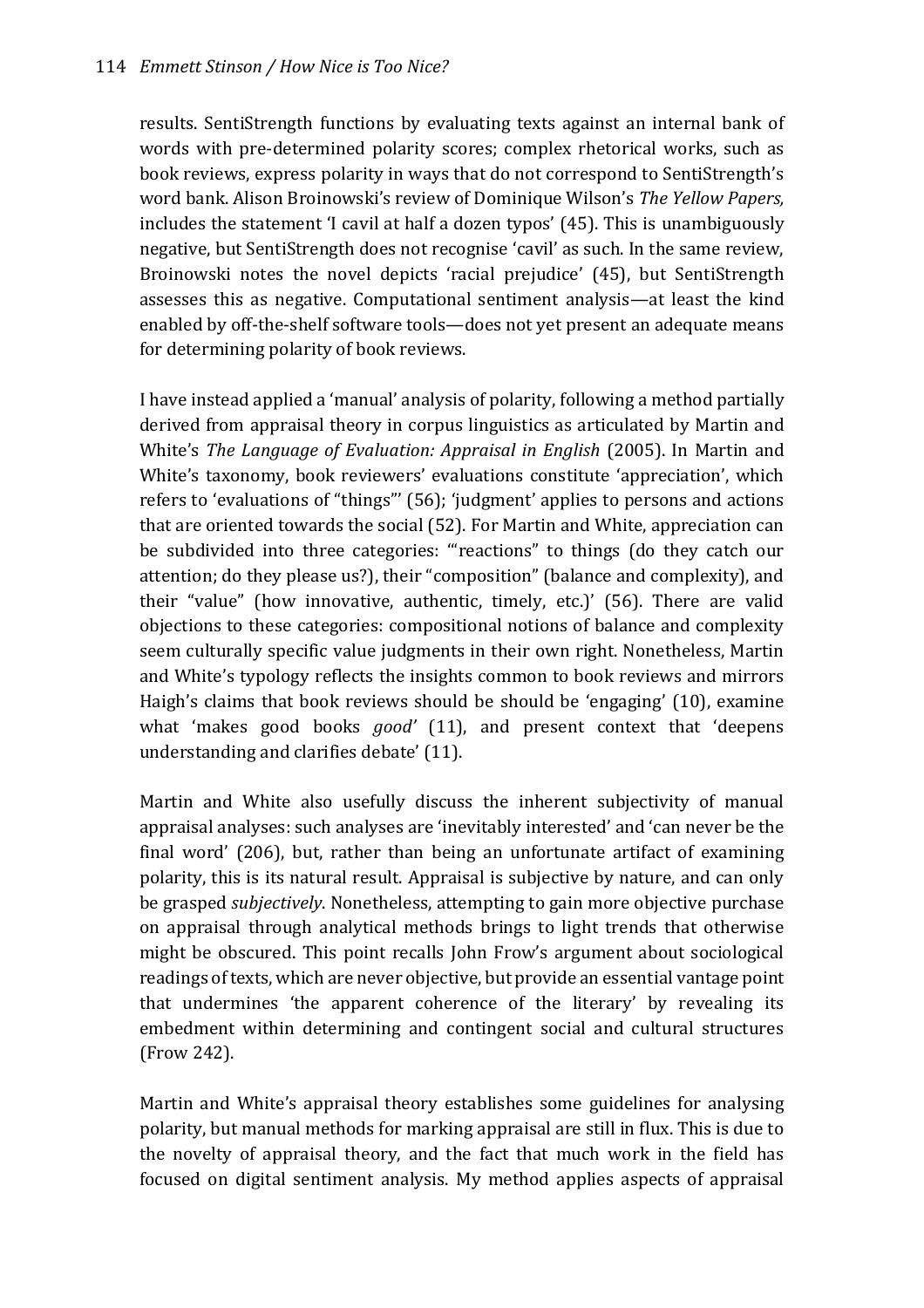theory, but greatly simplifies manual analysis to focus on evaluative statements at the levels of the sentence and the paragraph. This approach would be too simplistic for corpus linguistics scholars, but I would argue it is sufficient to establish polarity in *ABR* reviews.

My method is as follows. Rather than analysing entire reviews, I examined the polarity of opening, median, penultimate, and final paragraphs of reviews, which reflect the key structural points of the complement sandwich. Where there were two median paragraphs (because a review had an even number of paragraphs), I examined the first of them. This method requires reviews to be four paragraphs long, so shorter reviews were excluded.

This method constitutes a mode of 'distant reading', a term Franco Moretti has defined as '*a condition of knowledge*' that 'allows you to focus on units that are much smaller or much larger than the text: devices, themes, tropes—or genres and systems' ('Conjectures', 57). By examining only sections of the text, this approach participates in modes of literary analysis that suspend the usual relationship between part and whole, which forms the basis of traditional hermeneutics. Perhaps the most famous such example from Moretti's *Distant Reading* (2013) involves his analysis of changes in literary culture using a database containing only the *titles* of books. As Caroline Levine has pointed out, the privileging of wholeness in hermeneutics itself relies on a set of assumptions that cannot be separated from contingent political, social, and cultural circumstances (Levine 24- 5).

Nonetheless, I have also read each review in its totality, and my belief is that the given selection of paragraphs generally represents the distribution of evaluation in *ABR* reviews. If this had not been the case, reviews' polarity should not correlate to the compliment sandwich form. There is a formal objection to this method: it may be that reviews of this length (between 300-1500 words) naturally follow a pattern that moves from summary to close analysis and ends with evaluation, which lends itself to the compliment sandwich. Further research would be needed to determine whether this is a generic commonplace of most reviewing.

My polarity analysis employed two different levels of what corpus linguists call 'unitisation' (i.e., the granular level at which polarity is assessed); I assessed polarity at the level of each sentence, and then averaged the results to determine the overall polarity of the paragraph. There were four possible assessments of polarity: units assessed as 'negative' received a score of 0.0; units assessed as 'positive' received a score of 1.0; units assessed as 'mixed' received a score of 0.5; units with no polarity (i.e., sentences that contained only summary, nonevaluative analysis, and neutral statements of fact) were excluded from averages.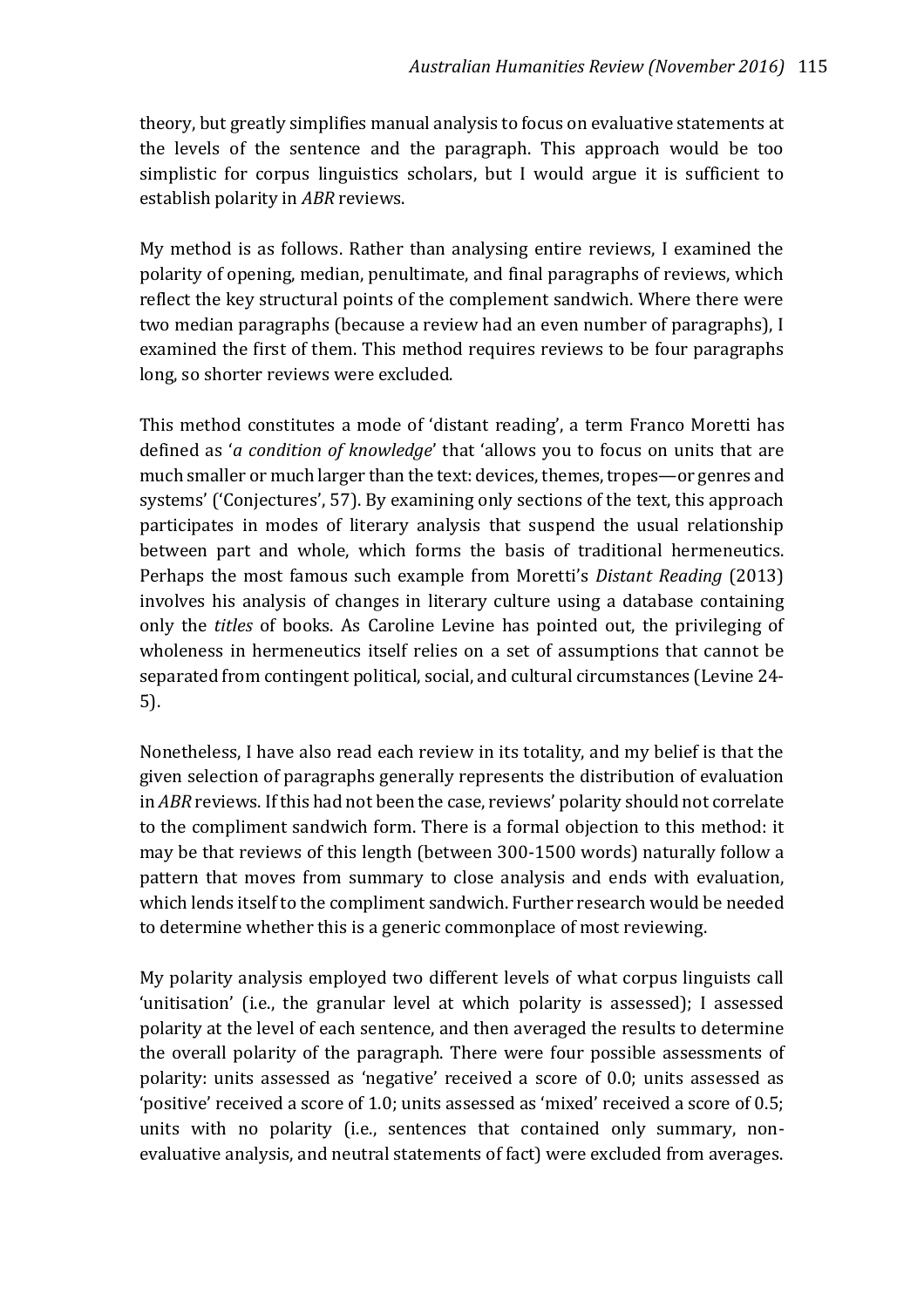So, if a paragraph contained six sentences, three of which were neutral (excluded), one of which was negative (a score of 0.0), one of which was mixed (a score of 0.5) and one of which was positive (a score of 1.0), the polarity average would be calculated by dividing the total score (1.5) by the total number of evaluative sentences (3). Following this method, this paragraph would receive a score of 0.5, which would suggest that it was mixed. This method might overstate the polarity of some paragraphs; if a paragraph contained five sentences, four of which were non-evaluative and one of which was negative (0.0), then the entire paragraph score would be 0.0. I would argue, however, that evaluative sentences following neutral analysis or description often determine the tone of paragraphs.

I will briefly outline the criteria I used to assess polarity. Assessments of polarity are affected by subjective perception and background knowledge: a reader familiar with book reviews' evaluative lexicon will probably be more sensitive to such judgments. Despite the subjectivity of such assessments, I was surprised that most evaluations of polarity seem straightforward. Positive evaluations often employ explicit modifiers. For example, Catriona Menzies-Pike's 2015 review of Lisa Gorton's *The Life of Houses* states that the novel 'is a nuanced and intelligent reflection on the spaces mothers and daughters share' (19). Amy Ballieu's 2015 review of James Bradley's *Clade* notes that he 'elegantly evokes the subtleties of his characters' evolving relationships' (36). Felicity Plunket's 2015 review of Amanda Lohrey's *A Short History of Richard Kline* notes that Lohrey's 'perceptive analysis irradiates each of the novel's questions' (37). Chris Flynn's 2015 review of Steve Toltz's *Quicksand* praises not only the novel under considerations but also three other novels *and* the publishing house that produced them:

Penguin Australia's recent fiction output has been remarkable. Ceridwen Dovey's *Only the Animals*, Omar Musa's *Here Come the Dogs*, and James Bradley's *Clade* have all been idiosyncratic and inventive reads, bristling with energy and ideas. Steve Toltz's *Quicksand* proves to be the cherry on the cake—a beguiling novel that confounds and astonishes in equal measure, often on the same page. (30)

The rampant praise here is so expansive that a cynical reader might be forgiven for wondering if Flynn—himself a novelist—is hoping to sign a contract with Penguin Random House in the future. In each case, though, modifying adjectives— 'nuanced', 'intelligent', 'perceptive', 'idiosyncratic', 'interesting', 'beguiling', 'bristling'—indicate a positive polarity.

I deemed as 'mixed' those evaluations in which criticisms were both advanced and ameliorated. For example, in his 2014 review of Rohan Wilson's *To Name Those*  Lost, David Whish-Wilson both questions and praises the dark tone of the novel: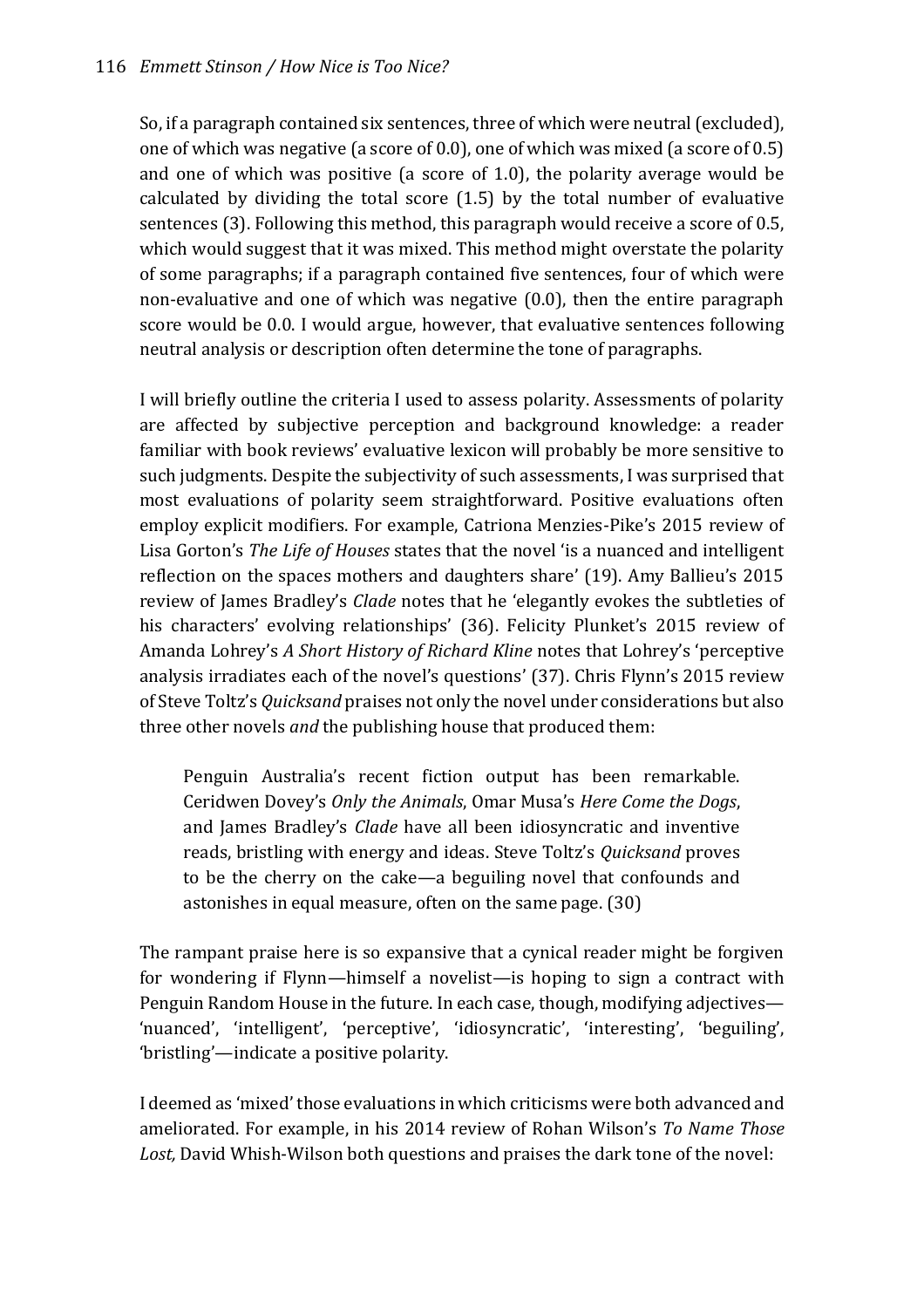Wilson's vision of Launceston town is hellish, and some readers will question the relentlessness of his vision, his refusal to heighten the dark with contrasting moments of light (one episode in which children torture a cat felt like overkill), but this is not to detract from the novel's vitality or its perfectly rendered dialogue. (55)

Here, the novel's 'relentlessness' is queried with the suggestion that the novel may be too dark, but this criticism is paired with mitigating praise about the work's 'vitality' and 'perfectly rendered dialogue'; Whish-Wilson also suggests this criticism is a matter of personal disposition rather than a technical failing (although attributing this perspective to 'some readers' could also pass off a subjective critique as a more objective one). In a 2015 review of Anson Cameron's *The Last Pulse,* Catriona Menzies-Pike similarly notes, regarding the novel's objectivising portrayal of women, that 'In a gleeful and inclusive romp, this strikes a dud note' (32). While the comment is critical, it is alleviated by praise and cannot be considered wholly negative.

The distinction between 'mixed' and 'negative' assessments seems more subject to variation across readers. Some negative assessments are clear, as in the case of Rachel Robertson's 2014 review of *Riding A Crocodile: A Physician's Tale* by Paul Komesaroff when she notes that 'Like the characters, the dialogue can be stilted and unconvincing, all too obviously serving the novel's themes' (32). Such wholly negative assertions are relatively uncommon in the sample of *ABR* reviews I analysed; the rarity of unqualified criticism goes some way to substantiating the claim that *ABR* reviews are nice, or at least aim to be *civil*.

Many of the criticisms I judged as negative were still hedged, as in Sarah Holland-Batt's review of *When the Night Comes* by Favel Parrett, which notes that 'While the novel integrates its two halves evenly, they do not always feel equally balanced or pressing' (12). Here the criticism—that novel's two halves lack equal weight is mitigated by the claim they are 'integrated'—a fairly opaque distinction. The hedging of negative judgments may simply mean book reviewers finely calibrate their judgments to be sensitive to a novel's form and the author's apparent intentions. Nonetheless, Holland-Batt's critique here differs in intensity from 'mixed' evaluations because it does not counterpoise its criticism with strongly positive language.

Another source of potential variation requires consideration: several prominent critics studiously avoid the modifiers that typically signify evaluation. Such sentences, if not read carefully, can be incorrectly deemed 'non-evaluative'. James Ley—recipient of the Pascall Prize and founding editor of the *Sydney Review of Books—*claims that 'Whenever I write a sentence that sounds like the kind of thing that gets plastered across a book cover, I cross it out' (Ley 29). Kerryn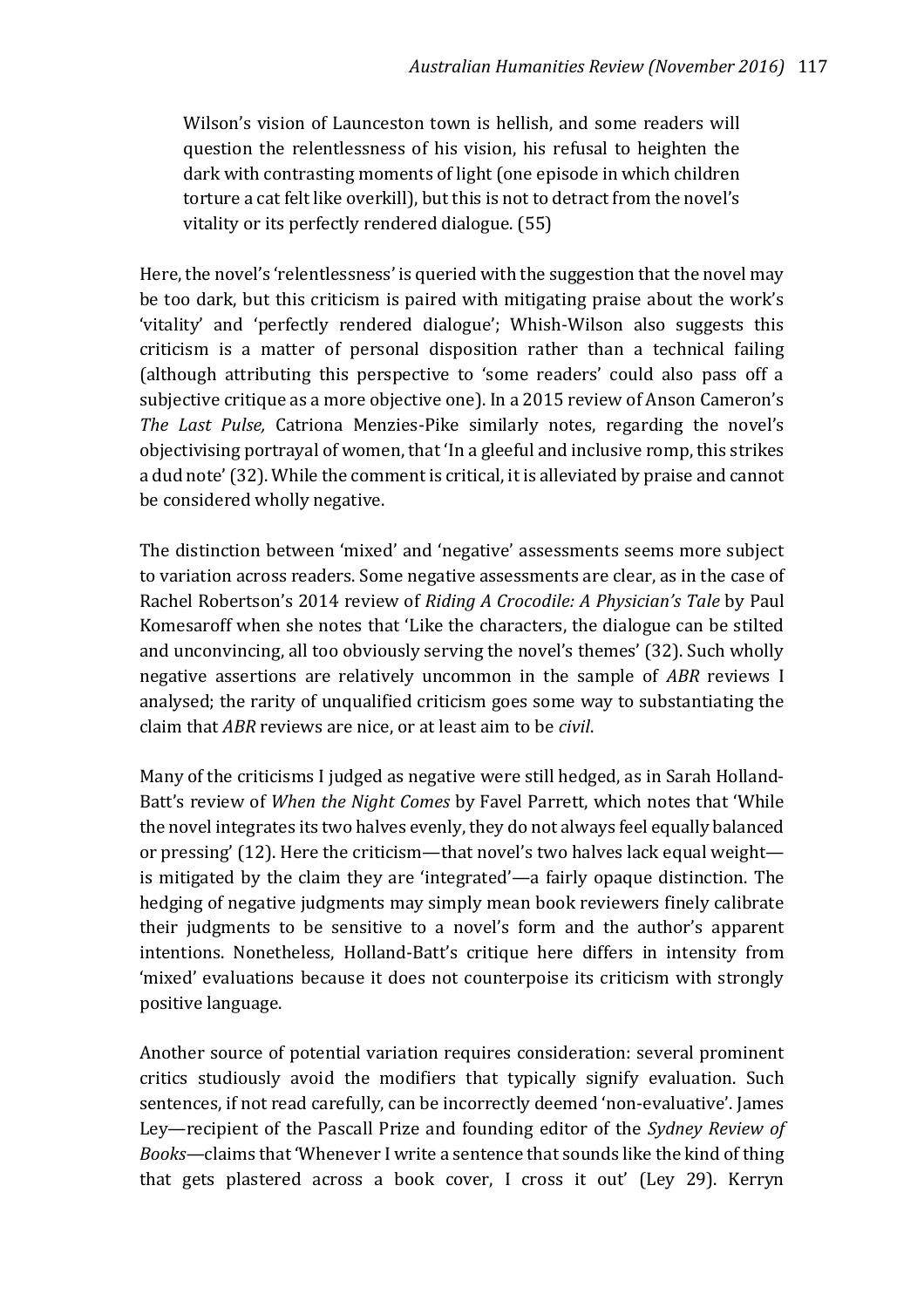Goldsworthy, winner of Pascall Prize and one of Australia's most eminent critics, has also noted an aversion to overtly evaluative language:

I try to avoid direct expressions of evaluation—except in extreme cases, I don't think the worth of a book can be confidently quantified and, as a result, can sometimes find that I haven't made my judgement as clearly as readers might have liked; I prefer to make more indirect comment on the book's value by using descriptive terms with positive or negative connotations. ('Everyone's a Critic' 22)

Goldsworthy's 2014 review of Joan London's *The Golden Age* demonstrates this precept when she states that 'The curse of the Old World is invoked in flashbacks; although the word "Jewish" appears in this book only once… a handful of scenes from wartime Europe tell us all we need to know in this respect' (11). The praise is implicit: London's novel is understated and alludes indirectly to larger issues, such as anti-Semitism, which demonstrates her technical mastery. Goldsworthy's observations positively reflect London's craft and restraint without evaluative adjectives.

# **3. The Dominance of the Compliment Sandwich**

My expectation was that *ABR* reviews would not overwhelmingly conform to the compliment sandwich, but a significant proportion were 'compliment sandwiches' in my analysis. This finding becomes more significant when considering some other trends revealed in the analysis. For one, overwhelmingly positive reviews make up a large portion of the sample: 31 of 78 reviews (39.7%) did not contain any significant negative criticism in sampled paragraphs. The high prevalence of positive reviews to some degree substantiates the idea that *ABR* reviewing is often 'nice'. Moreover, only two of the wholly positive reviews were compliment sandwiches—which is logical since a wholly positive review would normally not have any criticism requiring mitigation.

This high proportion of positive reviews was not balanced out by an equal number of harshly critical reviews. There are only seven reviews (08.9%) that could be viewed as significantly negative (having an overall evaluation score of 0.25 or lower). But there was a significant differential in the percentage of negative reviews in relation to form: while 4 of the 22 (18.2%) of capsule reviews were negative, only 3 of the 56 (05.3%) feature reviews were negative. I will consider the significance of this difference later in the essay.

Of the three negative feature reviews, Alison Broinowski's review of *The Yellow Papers* by Dominique Wilson seems the most critical, raising significant concerns with little compensatory praise. Delia Falconer's review of Mark Henshaw's *The*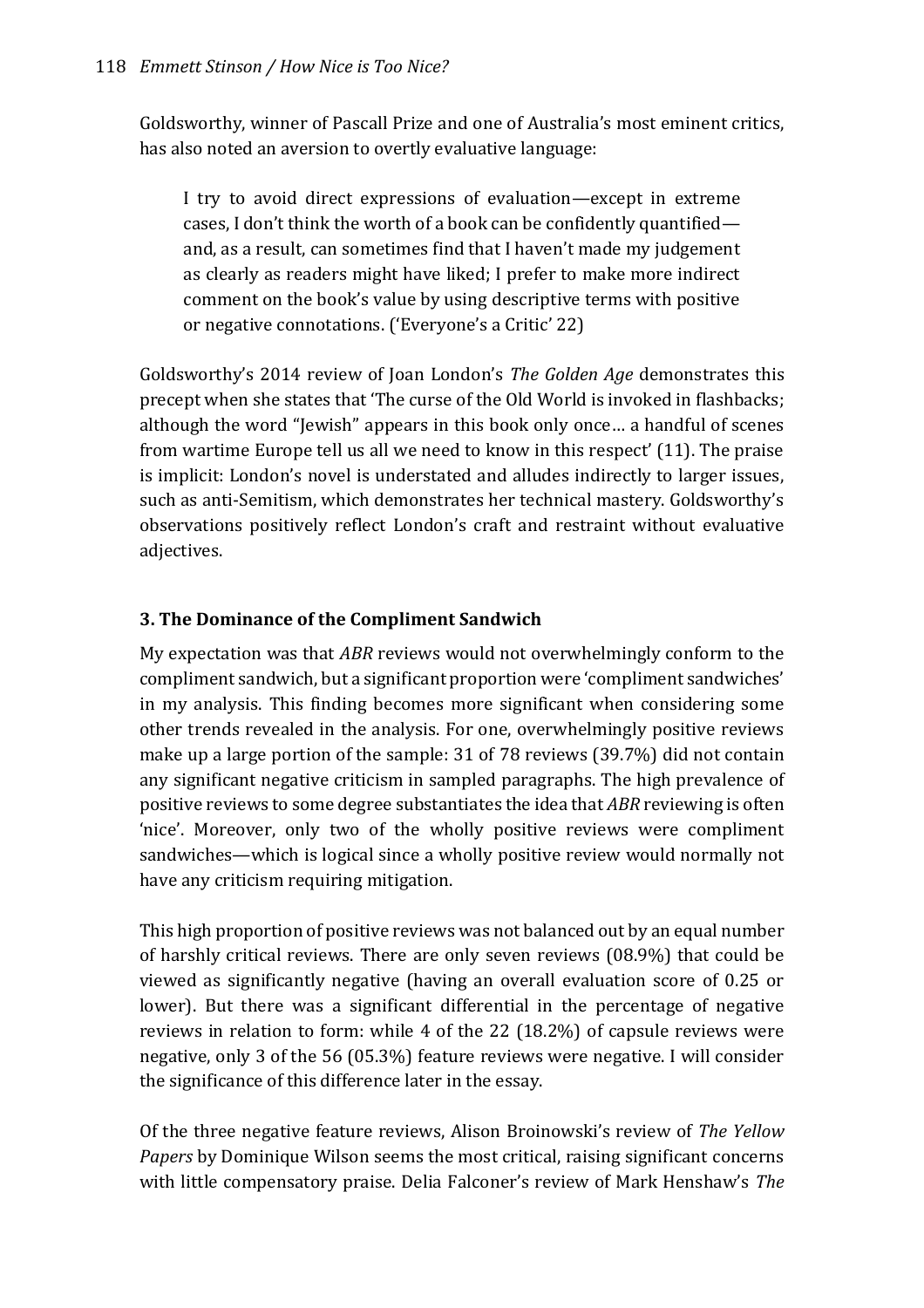*Snow Kimono* offered some significant critiques of the novel, which I will discuss at the end of this essay. Susan Lever's 2015 review of *Merciless Gods* by Christos Tsiolkas, though it praises the author's adherence to naturalism as 'admirable', ultimately concludes that 'it makes for a severely confined literary art' (23). Such reviews are outliers, however, since 71 of the 78 reviews are mixed or positive; my analysis thus applies within a context of reviewing practices that are often positive but rarely negative.

Another key finding—which differs from the model of the compliment sandwich that Etherington describes—is that evaluations almost always occur at the end of reviews, but are less frequent in early paragraphs. Only 34 of the opening paragraphs (43.5%) from my sample contained any evaluations, which is logical, given that opening paragraphs often provide summary information. Only 7 of these 34 reviews (08.9%) had mixed or negative evaluations in the first paragraph, while 27 of the 34 (79.4%) first paragraphs with evaluations were positive. Of the median paragraphs, 46 (58.9%) contained evaluative language; again, many of the reviews seem to engage in thematic or formal analysis at this stage, but refrain from evaluation. By contrast, 55 of the penultimate paragraphs (70.5%) contained explicit evaluations (and 7 of the 13 (53.8%) reviews whose penultimate paragraphs were non-evaluative were wholly positive). Seventythree of the 78 reviews (93.5%) contained evaluations in the final paragraph. Only four (05.1%) of these final paragraphs had a negative polarity overall. Again, this suggests that *ABR* reviews tend to privilege a civil criticism that refrains from ending reviews on a negative note.

The inconsistent appearance of evaluation in early paragraphs means that—while I could not locate the form of the compliment sandwich Etherington describes—I could identify another form of what might be called the 'open-face' compliment sandwich ('OFCS'). The OFCS leads with summary and formal analysis that has no evaluative polarity. It deploys negative or mixed criticism in the penultimate paragraph, which is qualified and alleviated in the final paragraph. Such reviews are not necessarily wholly positive in the final paragraph, but rather the polarity of final paragraph is higher than in the penultimate paragraph. Of the 78 reviews I examined, 35 (44.8%) conformed to the OFCS.

The OFCS is even more predominant than this suggests, because wholly positive reviews generally do not employ this form. Of the 47 reviews that were not wholly positive, 33 (70.2%) met the criteria of the OFCS. Moreover, only two of the seven negative reviews adhered to the OFCS. Perhaps unsurprisingly, the OFCS is most common among mixed reviews, comprising 31 of the 40 (77.5%) mixed reviews. Regardless, it is clear the wholly positive review and the OFCS are the most common mode of *ABR* reviewing in my sample, since 64 of the 78 reviews (82.1%) belonged to one or both of these categories.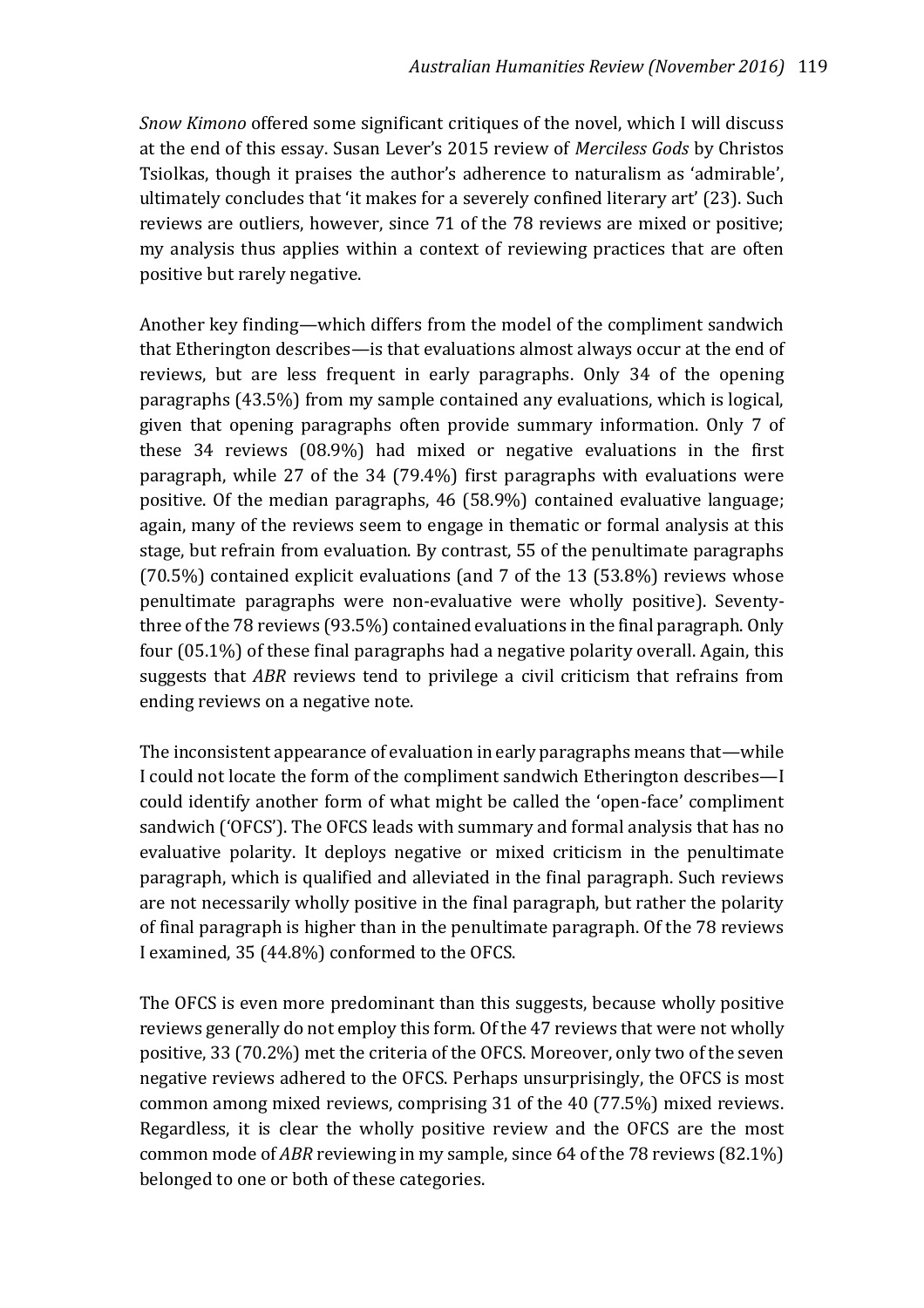In this sense, then, my survey of *ABR* fiction reviews between September 2014 and August 2015 suggests that the OFCS is both a major form and the *dominant form* among reviews that are not wholly positive. The survey also suggests that such reviews, on balance, tend to follow a rough formal pattern: they open with summary information about the author or work, offer detailed non-evaluative analysis of the text in the middle of the review, present their most stringent critiques in the penultimate paragraph, and then qualify or soften such criticisms in the final paragraph. I now want to examine the consequences of these findings by considering their significance, offering some possible explanations, and returning to the question of whether or not *ABR* reviews are 'too nice'.

# **4. Do Open-Faced Compliment Sandwiches Matter?**

My survey does suggest that the OFCS is prominent in *ABR* fiction reviews, and, following the claims applied by Etherington in 'The Poet Tasters', this would suggest that *ABR* reviews are 'too nice'. Its 'niceness' is further underscored by the prominence of overwhelmingly positive reviews, and the relative paucity of negative reviews. If one believes that reviewing should be relentlessly critical and strongly negative where appropriate, then *ABR* appears to fail this test. What I want to examine now is how such criticism is motivated by what Pierre Bourdieu might describe as the field-position of different agents. In particular, I will make two claims: 1) attacks on overly nice reviews tend to ignore the commercial function of book reviewing, which cannot be easily separated from its critical task, and 2) the niceness (or not) of reviewing seems to be at least partially tied to the field-position of agents and organisations in important, and arguably determining, ways.

Etherington's critique of too-nice reviewing seems motivated by the idea that it undermines genuine criticism. In 'The Poet Tasters' he suggests that the compliment sandwich blunts critical praxis. In 'The Brain Feign' he argues that cordial reviewing practices do not apply adequate scrutiny and generate illegitimate praise that can harden into received opinion: 'Critical acclaim compels us to entertain the idea that this novel's distinction should be regarded universally to be true' (2013). Etherington elaborates on these claims in a comment left on an *Overland* essay also about reviewing practices, arguing that:

I think decline polemics arise out of a keen and justifiable sense of despair—that so many of the public performances of artistic experience (aka 'criticism') fail to articulate well the truth of those experiences; and nearly always under the predictable pressures of the distribution of real and symbolic capital. (Brooker 2014)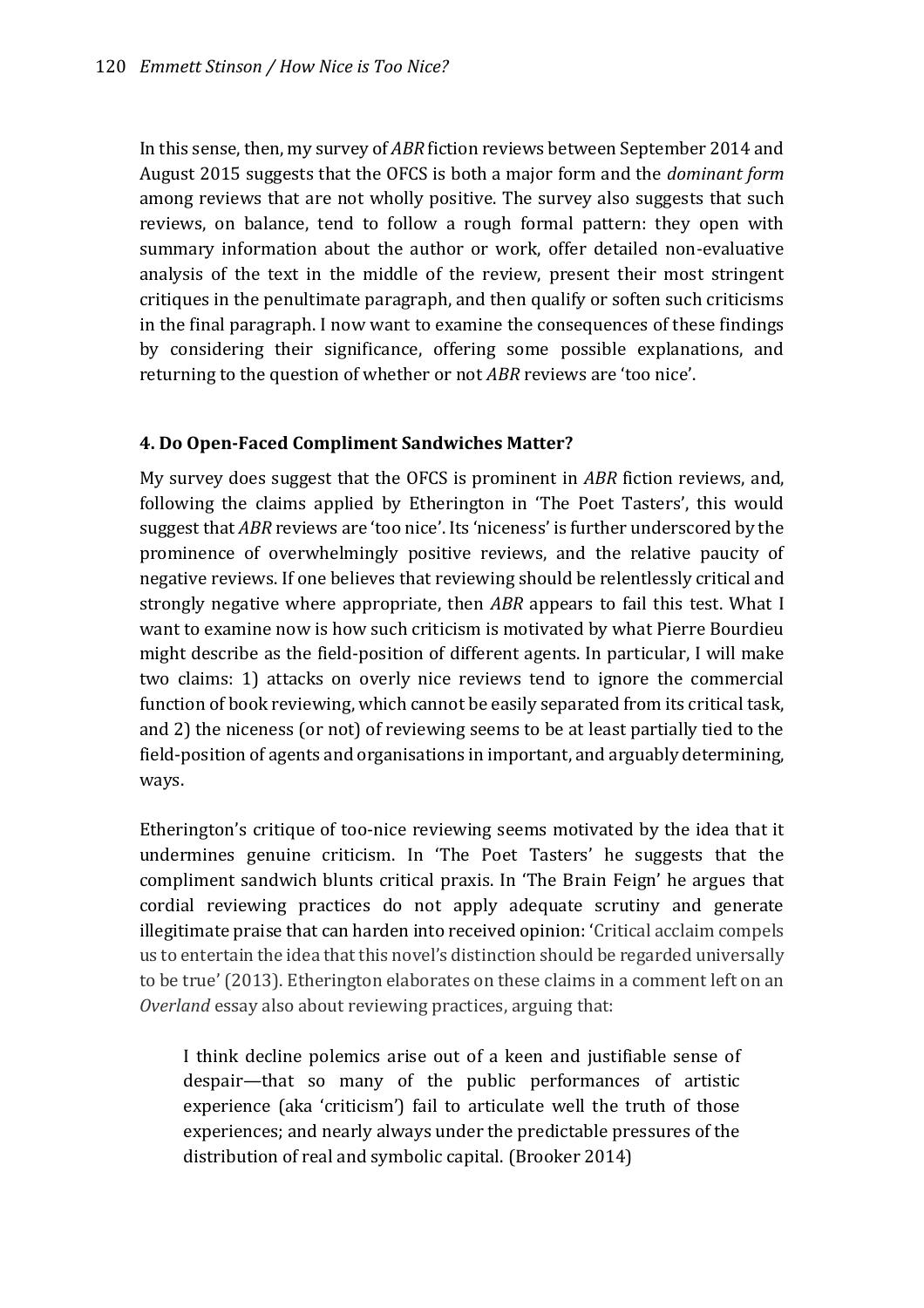Here, his frustration—presented in explicitly Bourdieusian terms—is directed towards criticism that reflects the social prestige of an author or publishing house, rather than applying a rigorous analysis outside of the commercial and symbolic valuations of the publishing industry. Etherington worries that reviewing practices might be informed by the commercial imperatives of the book trade rather than a disinterested or at least distanced application of critical rigor.

James Ley makes a similar point in *ABR's* own 'Critic of the Month' column from 2014 by arguing that 'so much alleged "reviewing" is transparently chickenhearted and insipid' (37). But he diverges from Etherington in arguing that 'niceness' is not an adequate metric since it reflects the 'misperception… that the salient aspect of a review is the critic's final verdict' (37). As Ley argues, this undue emphasis on evaluation obscures the fact that the 'quality of analysis is always more important than one's personal impressions…. The primary concern of criticism is the meaning of the work, so whatever evaluations might follow are secondary concerns' (37).

Presumably, the pernicious reviews Ley refers to are both overly evaluative and reflect commercial imperatives. Ley's suggestion for combatting 'chicken-hearted' reviewing is not through Kantian disinterest, but the formation of strong critical dispositions: 'a critic needs to have some kind of traction, some point of view. A perfectly even-handed critic would resemble the proverbial liberal who refuses to take his own side in an argument' (37). Ley's arguments indicate a larger structural critique: the need for critics with 'traction' presupposes the existence of a cultural and commercial structure that will foster the growth of what I will describe as 'strong' critics—a term that is not meant as a form of subjective praise, but rather an objective description of position characteristics.

I am sympathetic to Etherington's and Ley's concerns, and have myself written an essay ('In the Same Boat', 2013) in *The Sydney Review of Books,* which articulated similar concerns about reviewing practices.<sup>3</sup> It needs to be noted that my analysis of *ABR* reviews potentially substantiates aspects of their claims. It is notable, for example, that, as I mentioned earlier, 18.1% of capsule reviews are negative, while only 5.3% of feature reviews are. Moreover, 41.1% of feature reviews were wholly positive, while only 31.8% of capsule reviews are. This distinction matters, because capsule reviews are much more likely to examine works by debut or lesser-known writers than feature reviews. Indeed, of the three negative feature reviews, one examines a debut work (Dominique Wilson's *The Yellow Papers*). The difference in polarity between capsule and feature reviews suggests that the

j

<sup>&</sup>lt;sup>3</sup> It's worth emphasising that the criticisms of reviewing offered by Etherington, me and others are hardly objective or disinterested. *The Sydney Review of Books* was founded at Western Sydney University, and runs out of the same offices as Giramondo publishing; both arguably reflect a set of highbrow literary practices and preferences.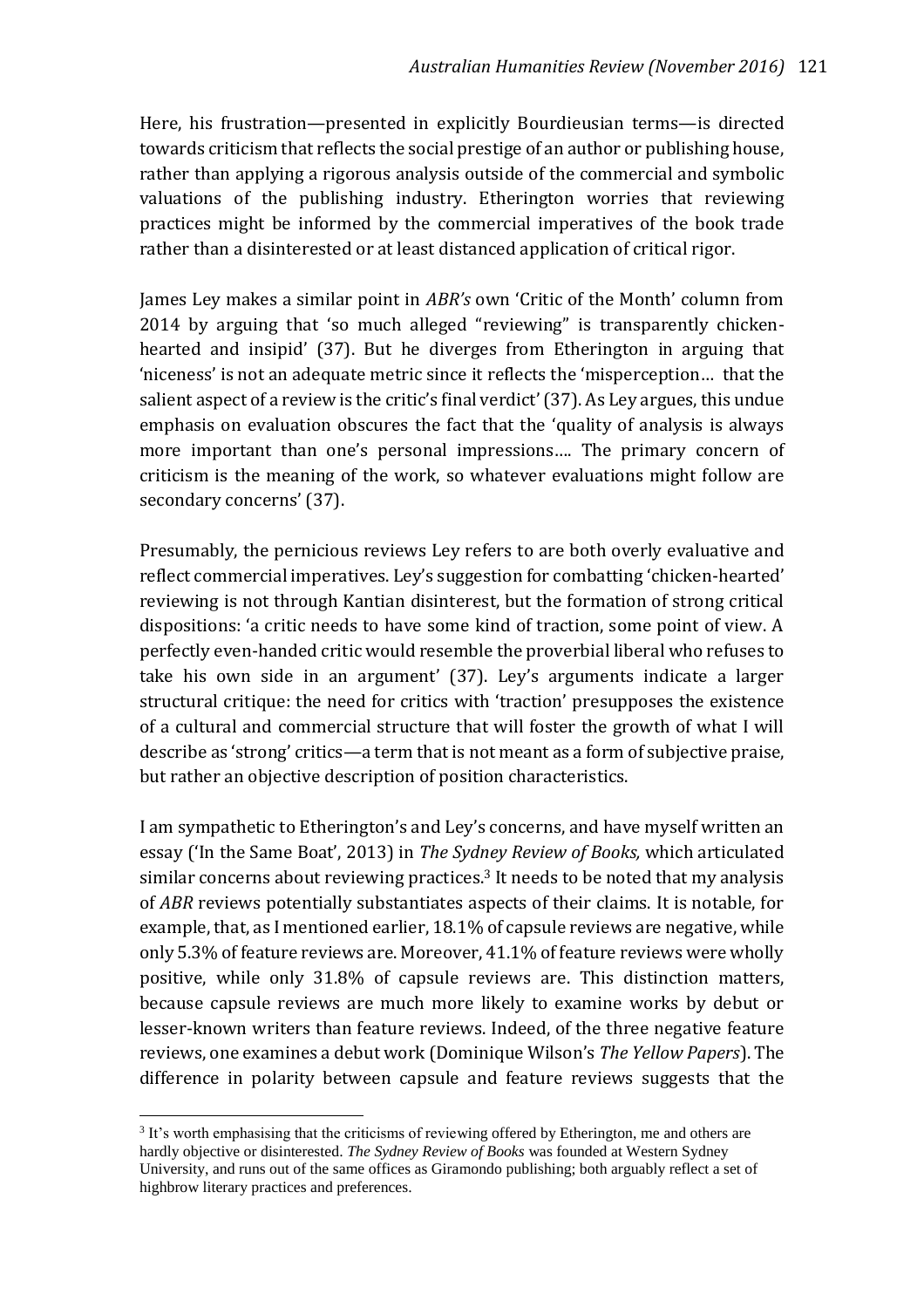symbolical capital possessed by established authors might affect reviewers to some degree; when taken in aggregate, reviews of works by more established writers, which appear in feature reviews, are more likely to be overwhelmingly positive and less likely to be overwhelmingly negative. At the same time, it could be argued that more established authors are simply more likely to produce works of high quality and less likely to produce bad works.

So, while there may be merit to Etherington's and Ley's claims that social and economic capital affect reviewing, their claims largely ignore the fact that book reviews are inextricably tied to the book's status as a commodity—as evidenced by the fact that virtually all book reviews cover new releases. Book reviews straddle a divide between economic and 'literary' notions of value, a distinction already made ambiguous given that published works of literature are always already commodities. Book reviews may contain incisive analysis—it may appear as if they *only* contain such analysis—but reviews are absolutely a form of indirect marketing presented as a specialised kind of informed consumer recommendation.

Ley's claim that reviewing is not primarily evaluative runs counter to the commercial conditions that underwrite virtually all forms of book reviewing. Books reviews are a hybrid genre, combining literary criticism, advertising and news reporting (since the publication of a book is a newsworthy 'event'); this hybridity produces a schizoid split because the genre has its feet planted in two irreconcilable notions of value (the economic and the literary). Ongoing debates about reviewing practices derive from this internal contradiction, which explains why such debates serve as a proxy for questions about the difference between commercial and literary regimes of value. From this perspective, reviewing practices, because they are enmeshed in the commerce of the book trade, inevitably reflect economic and symbolic capital. The campaign against 'niceness' in reviewing often does not adequately grasp the intractability of this situation.

Moreover, attacks on 'nice' reviews have not always adequately grappled with how such views derive from positions in the literary field. As I noted at the beginning of this article, attacks on literary niceness by Haigh and Etherington have been used to create controversy and discussion around the launch of new literary journals (*Kill Your Darlings* and *The Sydney Review of Books*). More recently, *The Saturday Paper* attracted attention for its book reviews by instituting a policy that its reviewers remain anonymous. These provocations suggest that existing publications—such as *ABR—*are staid and 'too nice', whereas the new publications will offer different and more objective forms of criticism. In other words, the argument against niceness enables new entrants to the field of literary journals to justify their existence and differentiate themselves in a crowded market. Attacks on niceness reflect the position characteristics of upstart journals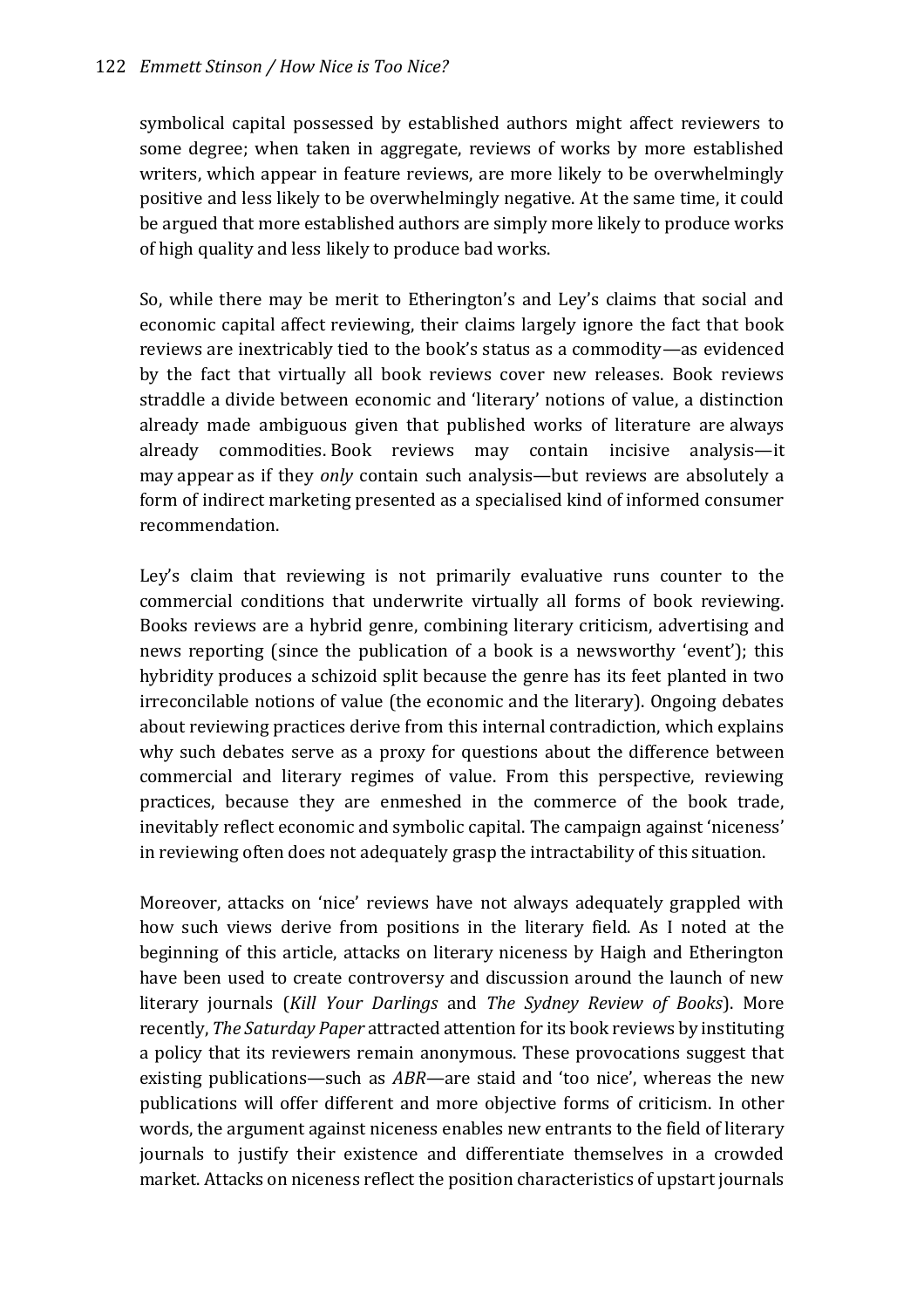seeking to challenge the legitimacy of powerful agents or organisations that determine the structure of the field.

A journal like *ABR* seems to have little to gain from publishing overly critical reviews. It is already established as a prominent outlet for literary reviewing, has an active subscriber base, various forms of institutional support and recognition, and attracts significant private donations. This last fact suggests that many *ABR*  subscribers and stakeholders have attachments—whether formal, informal, or emotional—to established literary institutions. Given this, why would *ABR* disrupt the circuits of reviewing that underwrite its influence? I also suspect that *ABR*'s generally civil reviewing practices reflect the expectations of its audience (both subscribers and donors), who want informed cultural recommendations and restrained analysis, rather than literary provocations. In other words, the 'niceness' of *ABR* reviews probably cannot be separated from the position the journal occupies in the field and the concomitant expectations of its readers and stakeholders.

It is also interesting to note that many of the most vocal critics of 'nice' reviewing have positions that are related to, but not directly involved with, the book trade. Etherington is an academic. Haigh is known primarily as a sports writer. I am an academic, and James Ley, although he is an active freelance book-reviewer, has a PhD and has written an academic monograph on literary book reviewing (*The Critic and the Modern World*, 2014). On the one hand, this outsider status enables the capacity to look at the functioning of literary symbolic capital without economic self-interest. On the other hand, the 'outsider' status of such critics means they are not subject to the same penalties for violating the rules of the game as those directly engaged with literary commerce. In this sense, outsiders' criticism of 'insiders' ignores the precarious nature of making a living through the publishing industry.

Professional reviewers similarly experience economic precariousness: very few people in Australia can make a living from book reviewing, because the work is typically undertaken on a freelance basis (which is always feast or famine) and there is a paucity of outlets for reviews. As a result, few book reviewers have the economic liberty to cast aside or ignore the conventions of book reviewing, which probably often do encourage civility (or niceness) and discourage overly critical reviews, at least in the case of well-known authors.

There are, however, some exceptions to this tendency. These exceptions are critics who write for publications like *ABR* but are still able to offer negative assessments even of works that have been highly regarded. I term these individuals 'strong critics', both because of their capacity to express negative evaluations outside of the accepted OFCS form and because this capacity is backed by a store of symbolic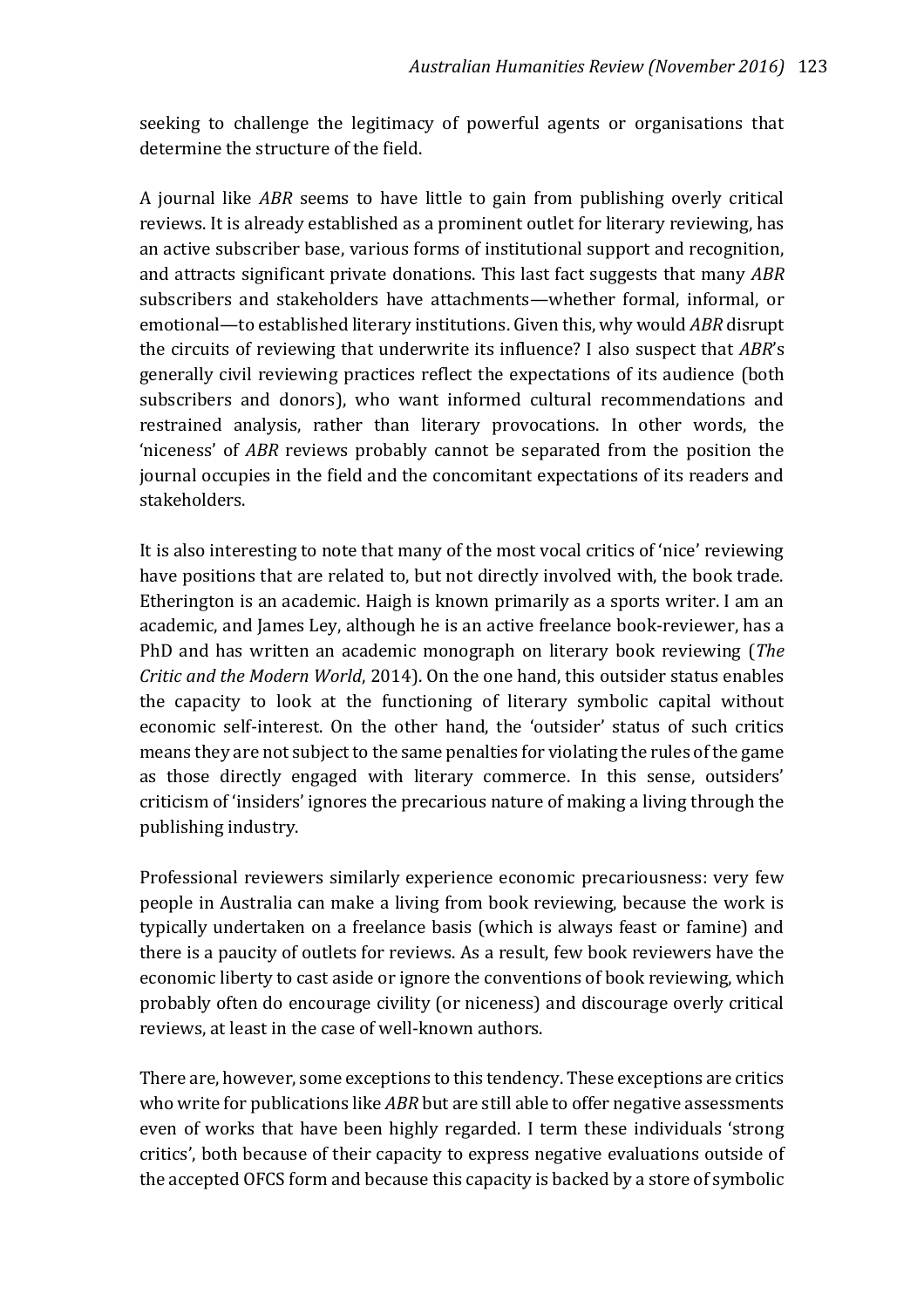capital. From this perspective, stringent reviewing would not simply reflect the strength of personal convictions, but rather an agent's position in the field, which enables him or her to make such claims without fear of reprisal, losing face, undermining relationships, or simply being ignored. In this sense, being a 'strong critic' still requires one to 'play the game' within the literary field, since the reviewer in question needs to be esteemed (i.e., to have an adequate amount of symbolic capital) and to publish in an outlet or journal that will be sufficiently read (either by other cultural producers or by the broader public, or by both) to have an impact on the field.

One potential example of strong criticism in the sample I analysed comes from Delia Falconer's review of Mark Henshaw's *The Snow Kimono* (2014), which was generally well-reviewed and won the Christina Stead Prize for Fiction in the NSW Premier's Literary Awards. Despite such accolades, Falconer highlights a variety of problems in the book with analytical rigor, by noting both its intellectual aims, and simultaneously describing the problematic results of the novel's employment of 'an oddly affectless, flat prose':

The effect is like watching the kind of arthouse film in which everything receives lingering attention from the camera—the rain on a window pane, light on a flagstone park—and especially women's sufferings, as a highly aestheticized element of the *mise en scene*. (10)

Here, these reservations, along with questions about the novel's sexual politics are raised in the review's final paragraph, and the criticism builds towards the final sentence which offers a clearly negative evaluation: 'I finished *The Snow Kimono* with a queasy sense of discomfort, and not, I sense, of the sort intended' (10). Nonetheless, it is worth noting that even this strong opinion is articulated in a highly-personalised and hedged (e.g., 'I sense') mode that employs affect as a strategy for softening stringent criticism. Thus, even moments of 'strong' criticism—which make critical assertions about books against the grain of broader reception—still employ hedges. Perhaps, then, the debates about the 'niceness' of literary reviewing are about field position in the sense that they raise the question of who is allowed to offer strong critiques of novels and under what circumstances.

**EMMETT STINSON I**s a Lecturer in English and Writing at the University of Newcastle. His research interests include modern and contemporary literature, Australian literature, publishing studies, and post-digital literature. His monograph, *Satirizing Modernism,* will be published by Bloomsbury in 2017. He is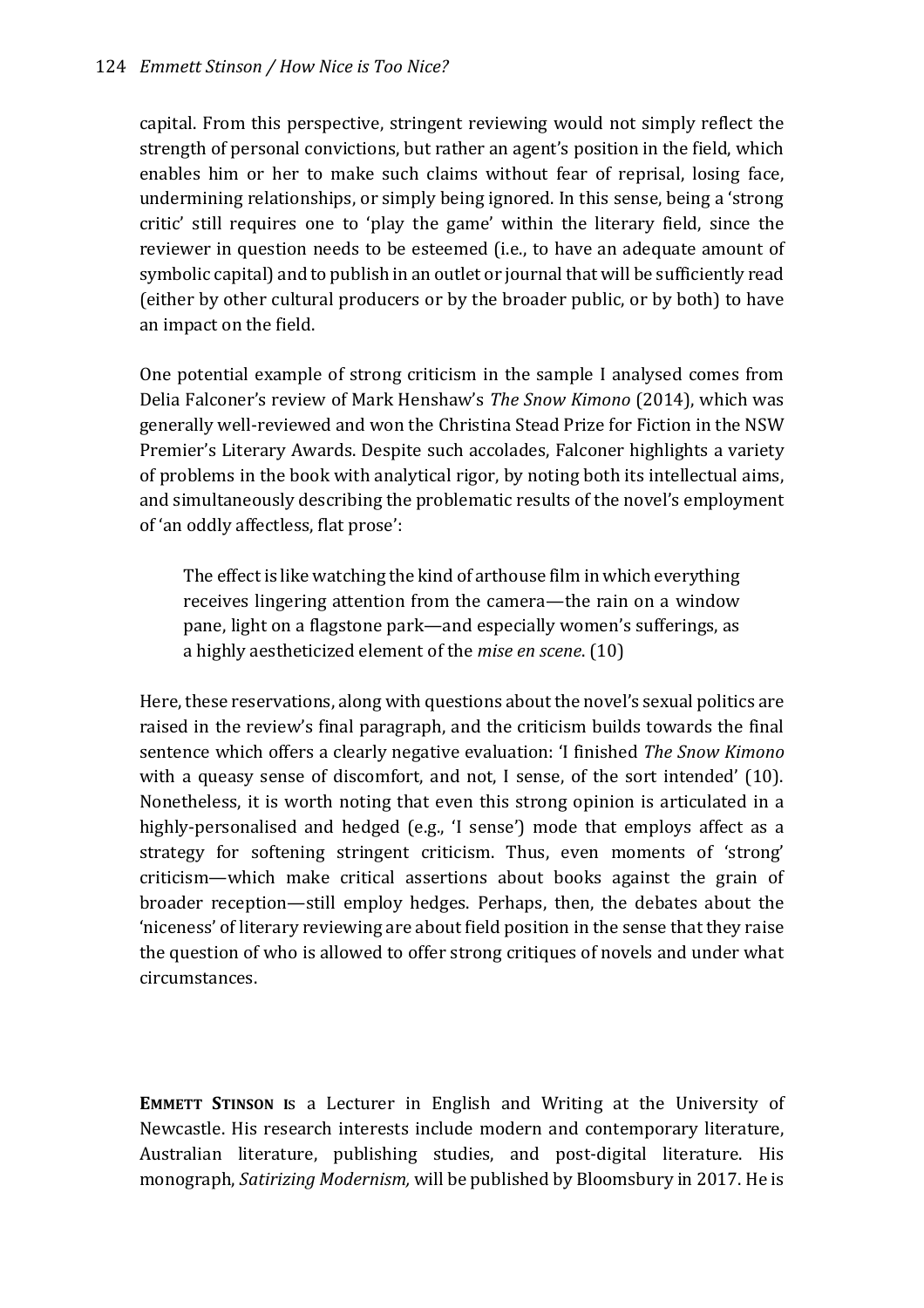a Chief Investigator on the Australian Research Council Discovery Project, 'New Tastemakers and Australia's Post-Digital Literary Culture'.

## **Works Cited**

Ballieu, Amy. 'Wonder and Grief.' *Australian Book Review* 369 (March 2015): 36.

- Bourdieu, Pierre. *The Field of Cultural Production.* Ed. Randal Johnson. Columbia UP, 1993.
- Broinowski, Alison. 'Cultural Resonances.' *Australian Book Review* 363 (August 2014): 45.

Brooker, Ben. 'Bad Writing and Criticism: A Response to Alison Croggon.' *Overland.*  16 May 2014. <https://overland.org.au/2014/05/bad-writing-andcriticism-a-response-to-alison-croggon/>. 12 May 2016.

Campbell, Mel. 'Hugging with Knives: The Viciously Cosy Culture of Reviewing.' *Crikey* 9 August 2011. <http://www.crikey.com.au/2011/08/09/huggingwith-knives-the-viciously-cosy-culture-of-reviewing/>. 6 May 2016.

Carter, David. 'Good Readers and Good Citizens: Literature, Media and the Nation.' *Australian Literary Studies* 19.2 (1999): 136-51.

Driscoll, Beth. 'Sentiment Analysis and the Literary Festival Audience.' *Continuum: Journal of Media and Cultural Studies* 29.6 (2015): 861-73.

Etherington, Ben. 'The Brain Feign.' *Sydney Review of Books* 29 January 2013. <http://www.sydneyreviewofbooks.com/the-brain-feign/>. 15 May 2016.

- —. 'The Poet Tasters.' *Sydney Review of Books* 30 January 2015. <http:// sydneyreviewofbooks.com/australian-poetry-reviewing/>
- Falconer, Delia. 'Dark Activities.' *Australian Book Review* 364 (September 2014): 9-10.

Flynn, Chris. 'Cherry on Top.' *Australian Book Review* 371 (May 2015): 30.

- Frow, John. 'On Mid-Level Concepts'. *New Literary History* 41.2 (Spring 2010): 237-52.
- Gelder, Ken. *Popular Fiction: The Logics and Practices of a Literary Field.* New York: Routledge, 2004.

Goldsworthy, Kerryn. 'Everyone's a Critic.' *Australian Book Review* 351 (May 2013): 20-30

- —. 'Liminality.' *Australian Book Review* 364 (September 2014): 11.
- Haigh, Gideon. 'Feeding the Hand that Bites.' *Kill Your Darlings* 1 (March 2010): 9- 11.
- Holland-Batt, Sarah. 'Rough Seas.' *Australian Book Review* 364 (September 2014): 12.
- Levine, Caroline. *Forms: Whole, Rhythm, Hierarchy, Network.* Princeton, NJ: Princeton UP, 2015.
- Lever, Susan. 'Confined Art.' *Australian Book Review* 368 (January/February 2015): 23.
- Ley, James. 'Critic of the Month.' *Australian Book Review* 361 (May 2014): 37.